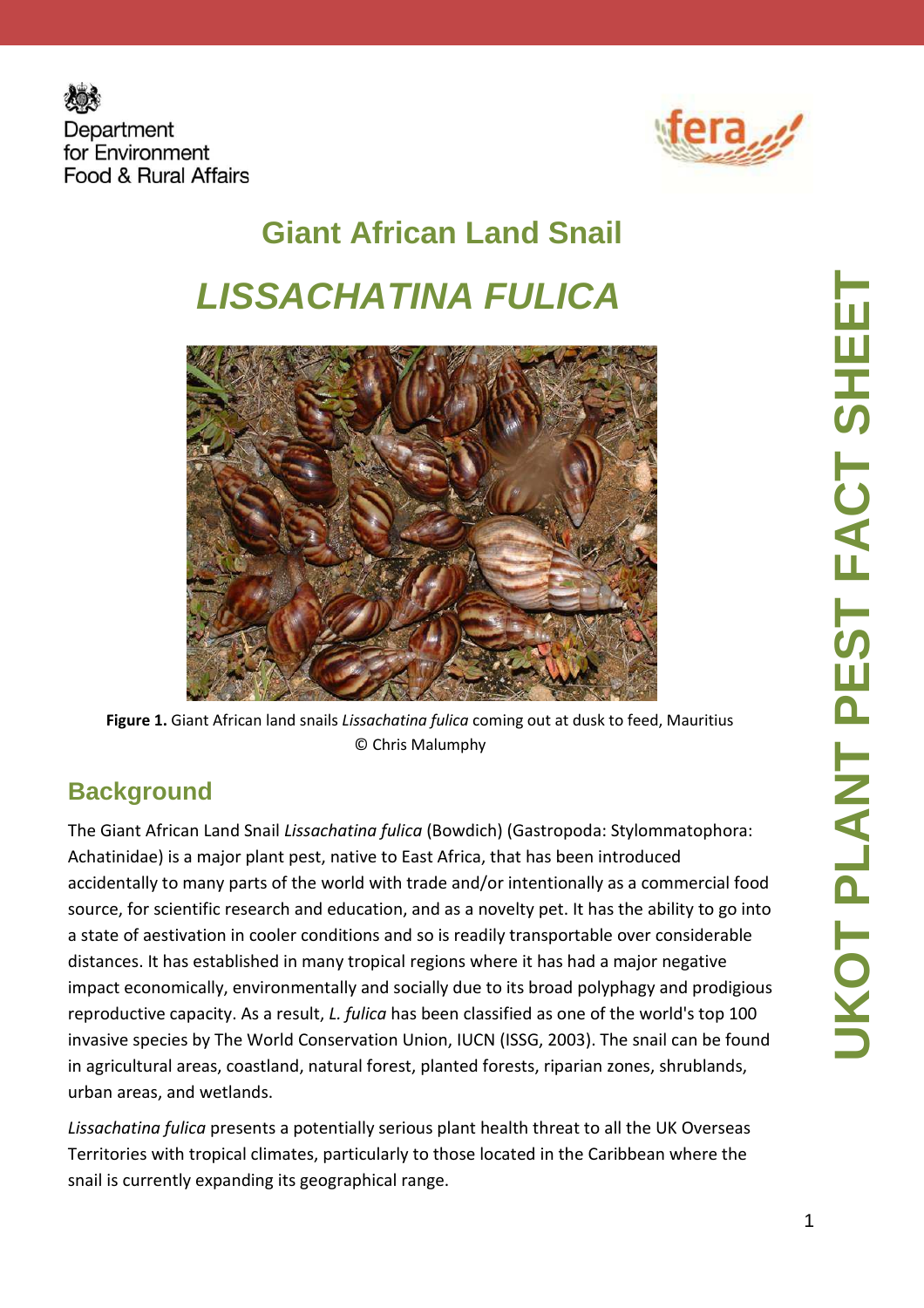

**Figure 2.** *Lissachatina fulica* fully extended and searching for food, Brazil © Chris Malumphy



**Figure 3.** *Lissachatina fulica*, ribbon-like excrement is indicated by the arrow, Singapore © Chris Malumphy



**Figure 4.** *Lissachatina fulica* eggs that were hidden under a stone, Saint Lucia © Chris Malumphy



**Figure 5**. Group of *Lissachatina fulica* snails in a small park in an urban area, Saint Lucia © Chris Malumphy



**Figure 6.** Plastic laundry baskets containing several hundred live Giant African Land Snails imported from Africa into the UK as food © Fera



**Figure 7**. Giant African Land Snails are commonly kept as pets © Chris Malumphy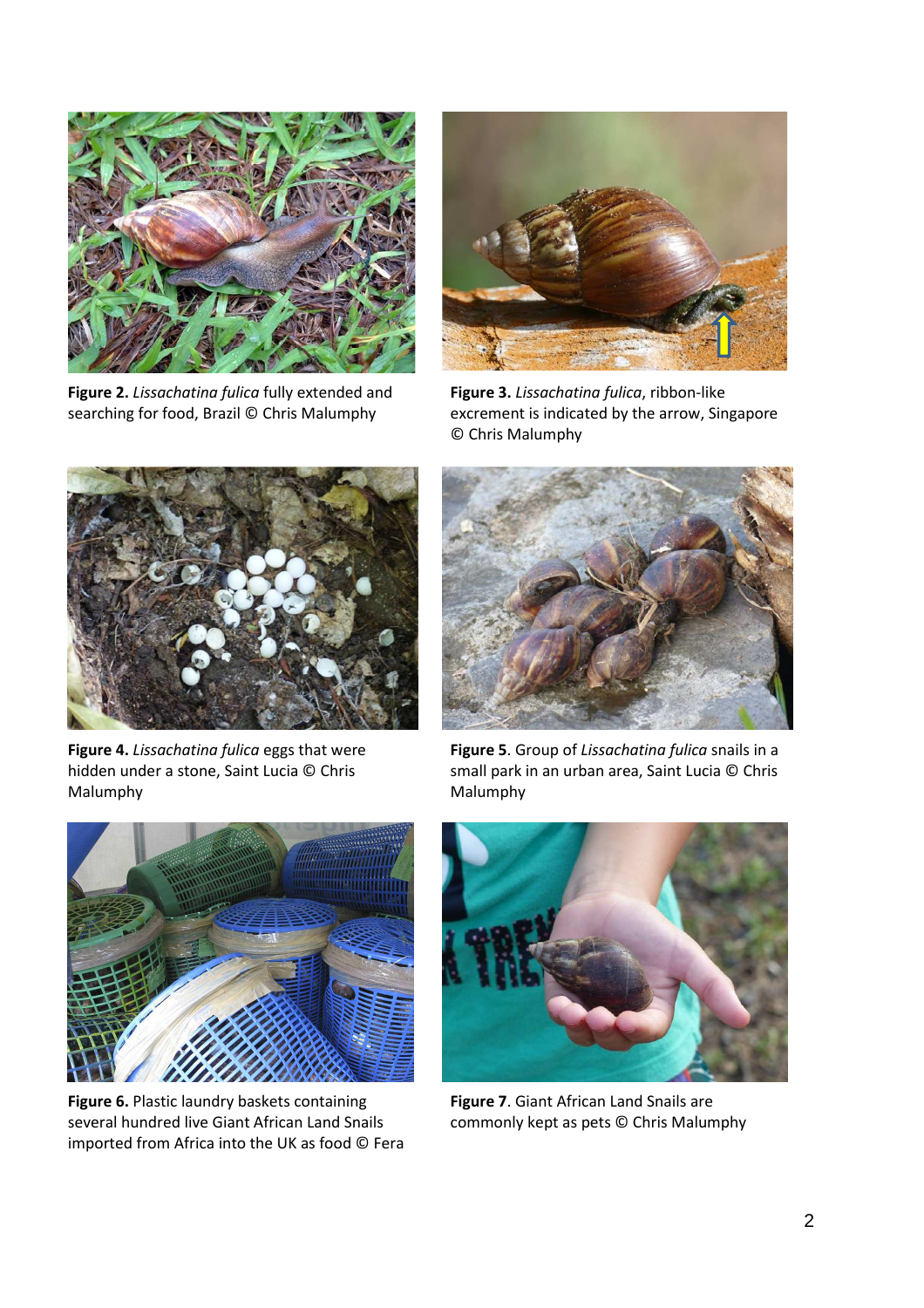#### **Geographical Distribution**

*Lissachatina fulica* is native to the coastal regions of East Africa but has become widely distributed by the activities of man in humid tropical areas of sub-Saharan Africa, the India Ocean, Asia, Pacific, South America and parts of the Caribbean. Incursions in Florida, USA, are under eradication.

#### **Host Plants**

*Lissachatina fulica* is broadly polyphagous feeding on hundreds of plant species (Raut & Ghose, 1984). In its native range its preferred food is decayed vegetation and animal matter, lichens, algae and fungi. It was only recognised as a major plant pest after having been introduced into new environments and has since been recorded feeding on a large number of plants including many ornamentals, vegetable and fruit crops. It shows a preference for brassicas, breadfruit, cassava, cocoa, papaya, peanut, rubber and most species of legumes and cucurbits. It can also feed on the bark of relatively large trees such as citrus, papaya, rubber and cacao.

The snail needs a source of calcium to build its shell and is recorded eating sand, very small stones, bones from carcasses and even concrete. In captivity, it is often given cuttlefish bone to feed on.

## **Description**

Mature *L. fulica* are distinctive in appearance and are readily identified by their large size and relatively long, narrow, conical shell (Figs 1-3, 5 and 8). The shell is usually in the size range 5 to 10 cm but may reach a length of 20 cm or more. The colour is variable but is most commonly light brown, with alternating brown and cream bands on young snails and the upper whorls of larger specimens. The coloration becomes lighter towards the tip of the shell, which is almost white. There are from six to nine spirally striate whorls with moderately impressed sutures. The shell aperture is ovate-lunate to round-lunate with a sharp, un-reflected outer lip (Fig. 8). The mantle is dark brown with rubbery skin. There are two pairs of tentacles on the head: a short lower pair and a large upper pair with round eyes situated at the apex. The mouth has a horned mandible containing some 80,000 teeth. Eggs (Fig. 4) are spherical to ellipsoidal in shape (4.5-5.5 mm diameter) and are cream to yellow in colour.



**Figure 8**. Giant African Land Snail shell © Fera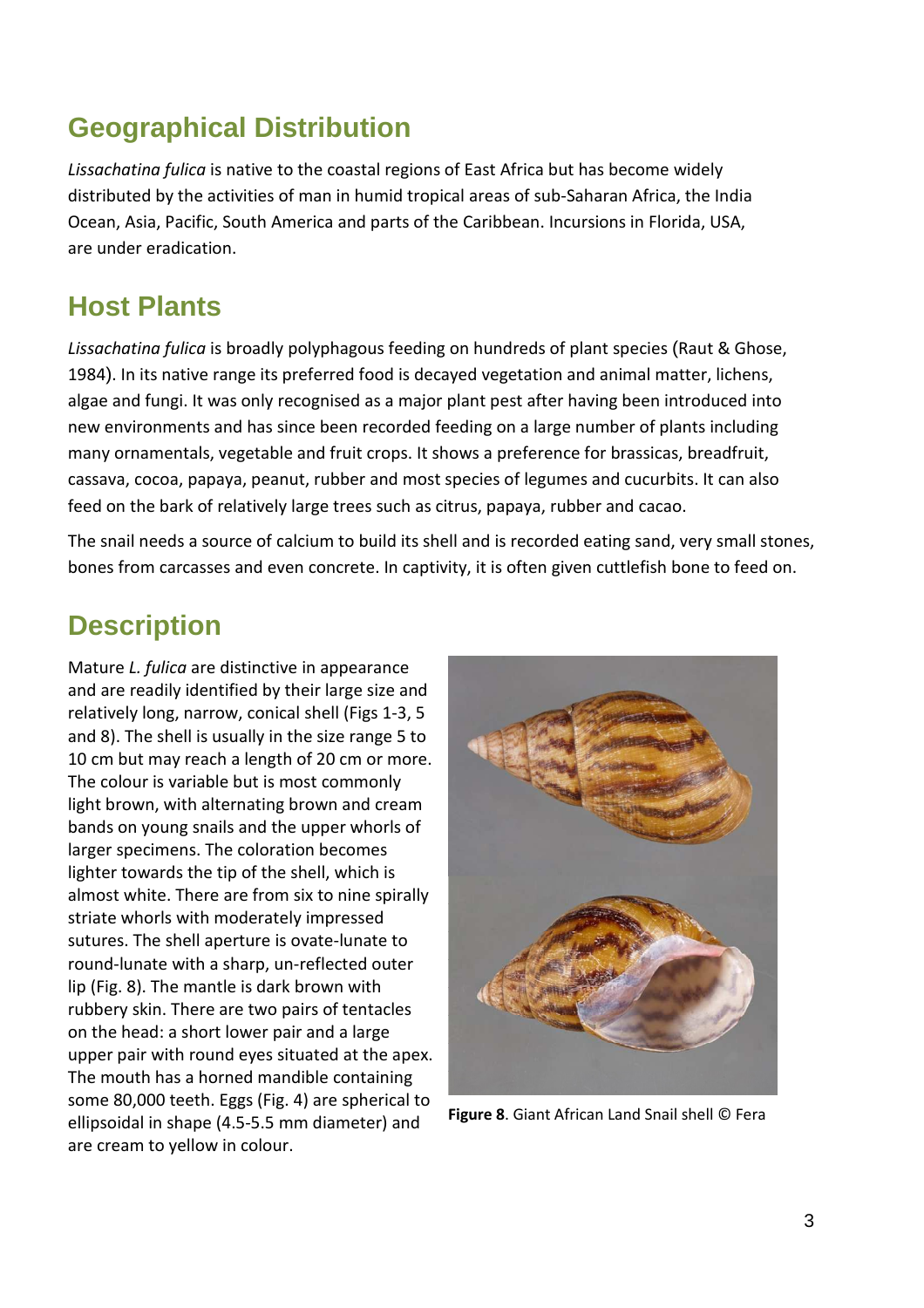There are several species of large land snail distributed across sub-Saharan Africa, though three are most frequently encountered: *L. fulica* from East Africa is somewhat smaller than its similar counterpart in West Africa, *Achatina marginata*, and has a more pointed apex to its shell (see Fig. 8). Another similar species, *Achatina achatina*, also from West Africa, is the world's largest snail with a maximum recorded shell length of 27 cm and a weight of almost 1 kg.

## **Biology**

*Lissachatina fulica* is hermaphroditic and after a single mating can produce five or six batches of fertile eggs a year. Each batch contains 100 to 400 eggs (average around 200), with up to 1200 being laid in a year. They are laid on the ground, often at the base of plants. These hatch after about 8-21 days under tropical conditions. The reproductive rate of *L. fulica* is remarkable. For example, 20 tonnes of snails were collected on one day in Fiji just 4 years after its introduction. Adults have an average life span of 5-6 years but may live up to 9 years. Although *L. fulica* is a tropical snail, it can survive cold conditions, even snow, by aestivating for up to three years. It is normally nocturnal and crepuscular in its habits, though it will become active in the daytime during rainy or overcast periods.

#### **Dispersal and Detection**

The snails can move over short distances between host plants (Fig. 2) but long-distance dispersal is due to anthropogenic activities. They have been moved internationally accidentally with trade and intentionally as a commercial food source (Fig. 6), for scientific research, educational purposes, and as a novelty pet (Fig. 7). All developmental stages may become attached to plant and nonplant materials, such as agricultural machinery and vehicles. Eggs and juvenile snails are also readily transported in garden waste.

Mature snails are large and conspicuous, and hide during the day, coming out at dusk to feed (Fig. 1). Surveys are therefore best carried out at night using a flashlight. Mature snails are easily detected, and attacked plants exhibit extensive rasping and defoliation. The sheer weight of numbers can break the stems of some host plant. Its presence can also be detected by signs of ribbon-like excrement (Fig. 3), and large slime trails on plants and buildings.

The eggs and juvenile snails can be difficult to detect during phytosanitary inspections of imported plants and other cargo.

## **Economic and other Impacts**

**Economic Impact** – The snail has a voracious appetite and has been recorded attacking a wide range of crops. It is considered by most authorities to be the most damaging land snail in the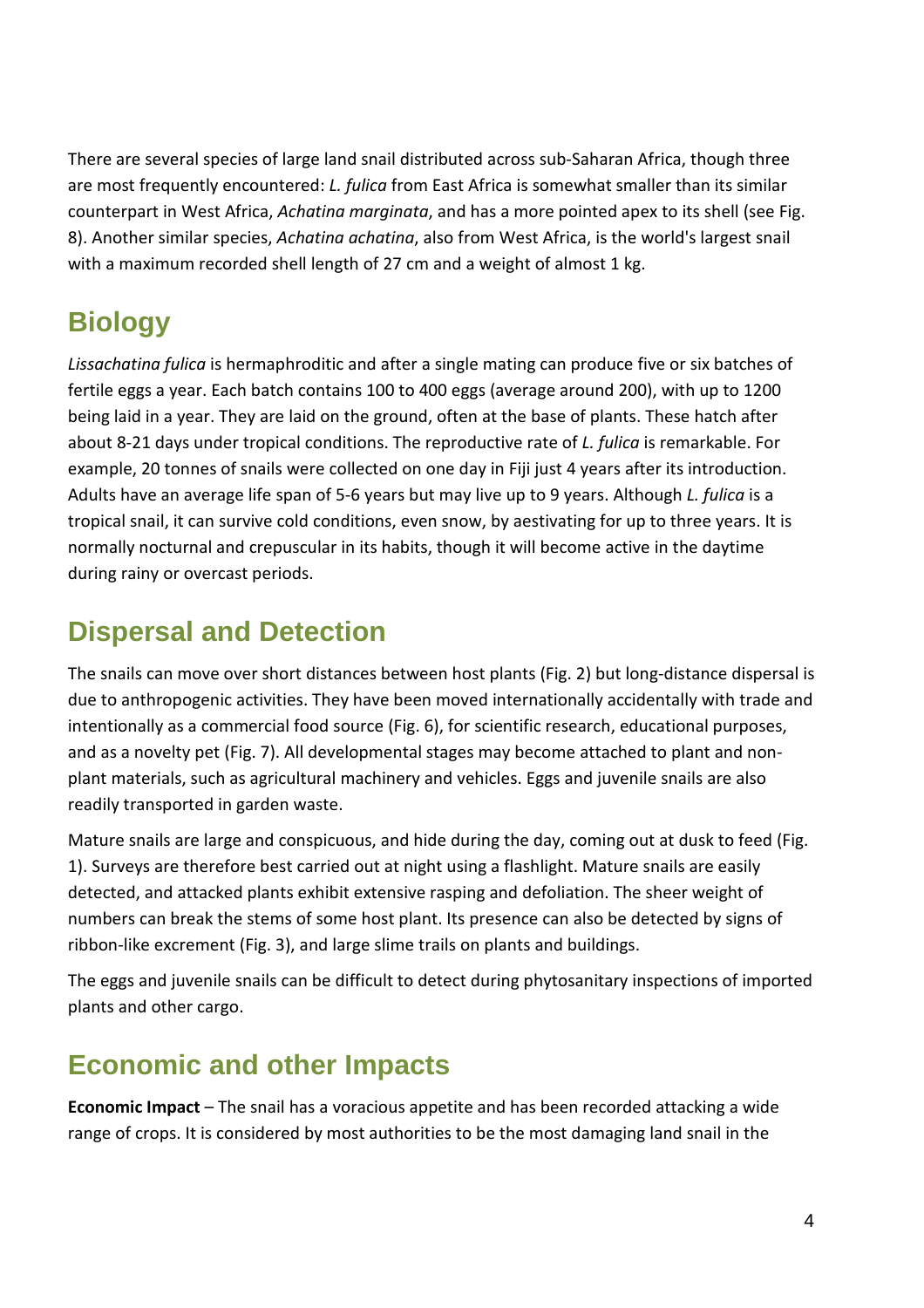world. Indirectly, *L. fulica* may damage plants by vectoring plant diseases, for example, it has been implicated in the transmission of the fungus *Phytophthora palmivora*.

**Environmental Impact** – The snail populations can reach very high densities and invade native ecosystems. Therefore they have the potential to pose a serious environmental and conservation threat by eating native plants, modifying habitats, and out-competing native species of snail.

**Social Impact** – The very high densities of snails in urban areas can be a major nuisance. Not only are they unsightly but cadavers smell and make a mess, especially where they are run over by traffic, which invariably happens during population explosions. *Lissachatina fulica* can act as a vector of the human disease, eosinophilic meningitis, which is caused by the rat lungworm parasite, *Angiostrongylus cantonensis*. The parasite is passed to humans through eating raw or improperly cooked snails.

In sub-Saharan Africa, *L. fulica* is an important source of protein and large numbers of snails are regularly imported into the UK for human consumption (Fig. 6). They can also be used to make fertilizer, chicken feed and fish feed. The snails are used for scientific research and educational purposes, and in Europe and parts of North America (where it is lawful), they are kept as a novelty pet (Fig. 7).

## **Advisory Information**

A vast body of literature has accrued on the various methods of management available for *L. fulica*.

**Phytosanitary/Preventative Measures** – International quarantine and surveillance activities are fundamental in preventing the spread of this pest. Thorough pre-export quarantine inspections in countries where *L. fulica* is known to occur should be undertaken, in addition to plant quarantine inspections of imported cargo at international points of entry.

**Physical Control** – Physical control can often be as effective as any other means especially where the snails are found to congregate in large numbers (Figs 1 and 5). They are most easily collected during aestivation when they hide under hedges and debris and killed by sprinkling them with salt or by exposure to the sun. The public and stakeholders can be involved in collecting snails by using organised campaigns. In some countries they are gathered for food in large quantities. Effective physical control can also be achieved by making a strip of 1.5 m wide bare soil around the area that requires protection. Barriers or screens can be constructed using corrugated tin, security wire mesh and ditches dug around fields. Any potential hiding places should be removed from crop fields.

**Biological Control** – The introduction of alien predatory molluscs (mainly the Rosy Wolf Snail *Euglandina rosea* (Férussac)) on the islands of the Indian and Pacific Oceans for the biological control of *L. fulica* has frequently been disastrous, resulting in extinctions of endemic snail species without any evidence that the introductions were effective against the target species. Good control was reported from some islands in the South Pacific with the use of a non-specific